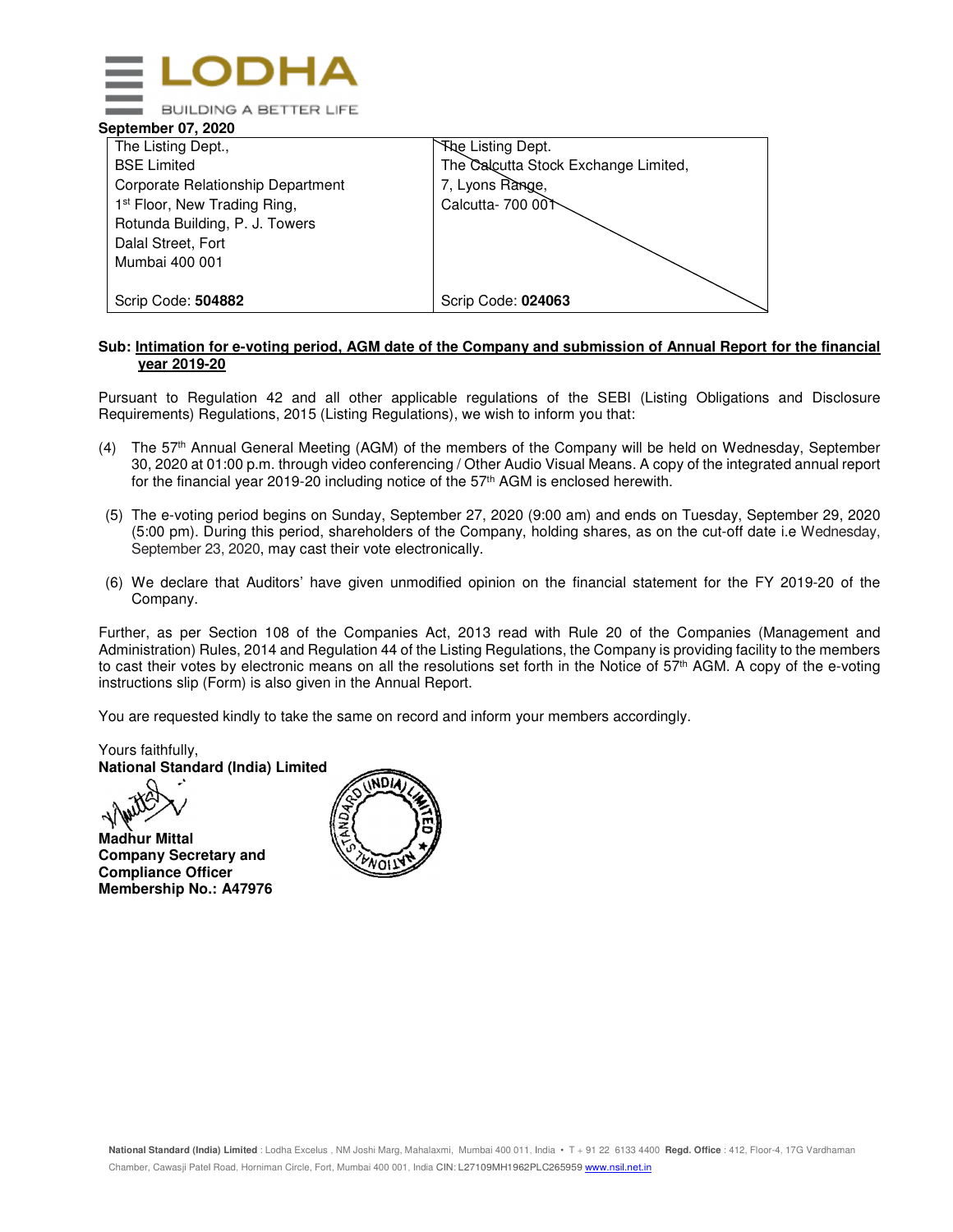

#### Name of the Company: **National Standard (India) Limited**

| <b>Security</b><br>Code | Type<br>οf<br><b>Security</b><br>&<br>paid up value | <b>Book Closure</b><br><b>From</b> | Тο | Record<br>Date/Cut-<br>off date | <b>Purpose</b>        |
|-------------------------|-----------------------------------------------------|------------------------------------|----|---------------------------------|-----------------------|
| 504882                  | <b>Equity Shares</b>                                | N.A.                               |    | Wednesday,                      | For the purpose of e- |
|                         | Rs. 10/- paid-                                      |                                    |    | September                       | voting.               |
|                         | up per share                                        |                                    |    | 23, 2020                        |                       |

Yours faithfully, **National Standard (India) Limited** 

ألمه

**Madhur Mittal Company Secretary and Compliance Officer Membership No.: A47976** 

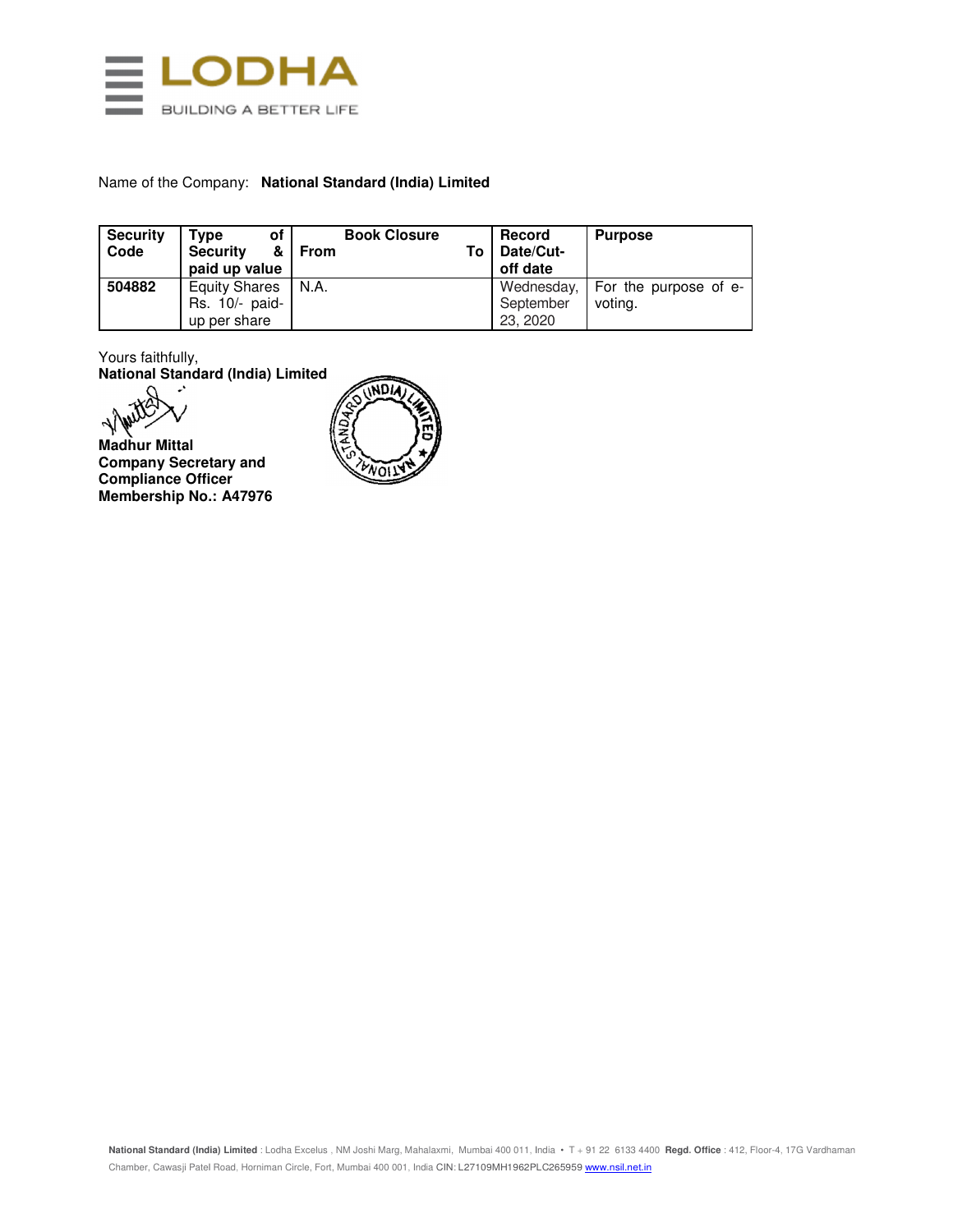## **57th ANNUAL REPORT FINANCIAL YEAR 2019-20**

IN VIEW OF GREEN INITIATIVES INITIATED BY THE GOVT. OF INDIA, MINISTRY OF CORPORATE AFFAIRS, WE REQUEST YOU TO REGISTER YOUR EMAIL ID WITH THE REGISTRAR AND SHARE TRANSFER AGENT, IF YOU ARE HOLDING SHARES IN PHYSICAL MODE AND WITH YOUR DEPOSITORY PARTICIPANT, IF YOU ARE HOLDING SHARES IN DEMATERIALISED FORM.

SEBI HAS MANDATED THAT SECURITIES OF LISTED COMPANIES CAN BE TRANSFERRED ONLY IN DEMATERIALISED FORM W.E.F. APRIL 1, 2019. ACCORDINGLY THE COMPANY / ITS RTA HAS STOPPED ACCEPTING ANY FRESH LODGEMENT OF TRANSFER OF SHARES IN PHYSICAL FORM. MEMBERS HOLDING SHARES IN PHYSICAL FORM ARE ADVISED TO AVAIL OF THE FACILITY OF DEMATERIALISATION.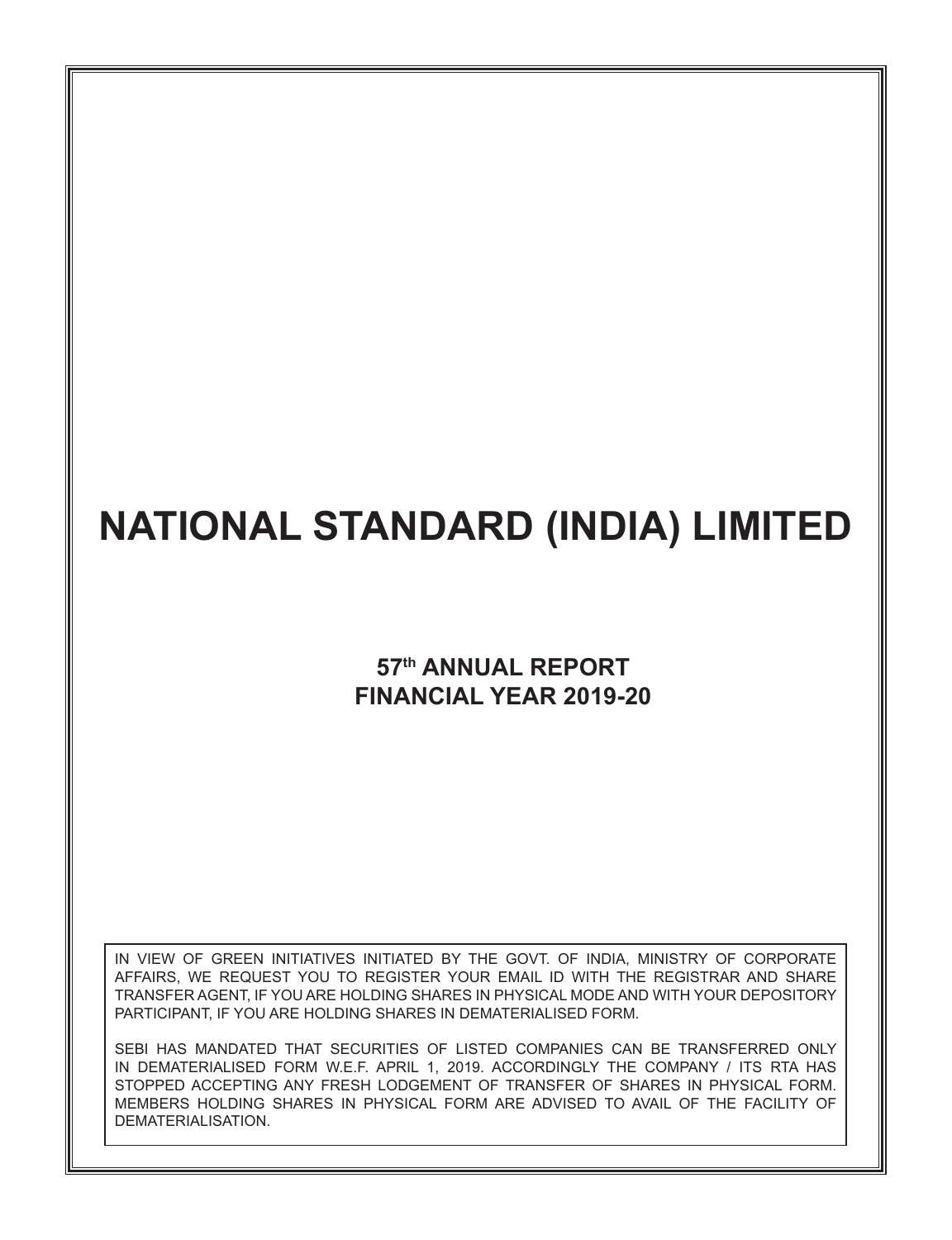#### **CORPORATE INFORMATION**

#### **BOARD OF DIRECTORS**

Ms. Smita Ghag Chairperson, Non-Executive Director<br>Mr. Bhushan Shah Chairperson, Non-Executive Director Mr. Bhushan Shah Independent Director<br>Mr. Prakash Vaghela Independent Director Mr. Prakash Vaghela Independent Director<br>Mr. K. L Arimpur Independent Director<br>Independent Director

#### **KEY MANAGERIAL PERSONNEL**

Mr. Chirag Sarvaiya Chief Executive Officer Mr. Rameshchandra Chechani<br>Ms. Madhur Mittal

**STATUTORY AUDITORS**

MSKA & Associates, Chartered Accountants

#### **REGISTERED OFFICE**

412, Floor- 4, 17G Vardhaman Chamber, Cawasji Patel Road, Horniman Circle, Fort, Mumbai-400 001 Tel.: +91.22. 23024400 Fax: +91.22.23024550 Website: www.nsil.net.in E-mail: investors.nsil@lodhagroup.com

#### **CORPORATE OFFICE**

Lodha Excelus, 10<sup>th</sup> floor, Apollo Mills Compound, N M Joshi Marg, Mahalaxmi, Mumbai 400 011 Tel.: +91.22. 61334400 Fax: +91.22.2302 4420

#### **REGISTRAR & TRANSFER AGENT**

C B Management Services Private Limited P-22, Bondel Road, Kolkata – 700 019 Telephone: 033-4011-6728<br>Fax: 033-4011-6739 Fax: 033-4011-6739<br>F – Mail: ta@cbmsl.com rta@cbmsl.com

#### **TABLE OF CONTENTS**

| <b>Contents</b>                                | Page No. |
|------------------------------------------------|----------|
| Notice and Explanatory Statement               | 3        |
| Directors' Report                              | 13       |
| Report on Corporate Governance                 | 31       |
| <b>Management Discussion Analysis</b>          | 43       |
| Auditor's Report                               | 46       |
| <b>Balance Sheet</b>                           | 54       |
| Statement of Profit & Loss                     | 55       |
| <b>Cash Flow Statement</b>                     | 56       |
| Statement of Changes in Equity                 | 57       |
| Notes forming part of the Financial Statements | 58       |

Non executive Director

Company Secretary & Compliance Officer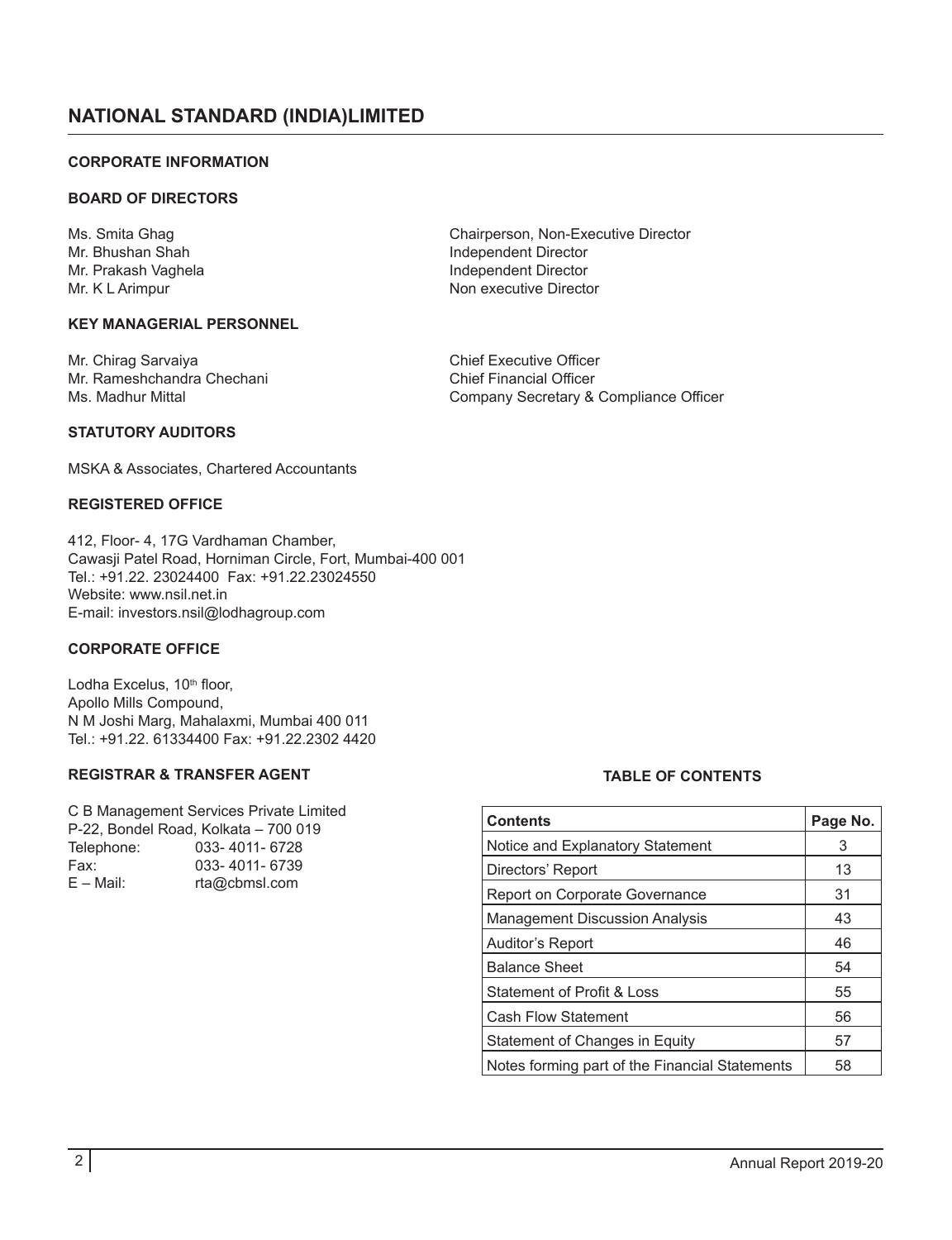#### **NOTICE**

Notice is hereby given that the 57<sup>th</sup> Annual General Meeting of the Members of National Standard (India) Limited will be held on Wednesday, September 30, 2020, at 1.00 p.m. through video conferencing / Other Audio Visual Means to transact the following business:

#### **ORDINARY BUSINESS:**

1. To receive, consider and adopt the Audited Financial Statements of the Company for the financial year ended March 31, 2020 together with the Reports of the Board of Directors' and Auditors' thereon and in this regard pass the following resolution as an **Ordinary Resolution:**

**"RESOLVED THAT** the audited financial statement of the Company for the financial year ended March 31, 2020 and the reports of the Board of Directors and Auditors thereon, as circulated to the members, be and are hereby considered and adopted.

2. To appoint a Director in place of Ms. Smita Ghag (DIN 02447362), who retires by rotation and is eligible, offers herself for re-appointment.

#### **SPECIAL BUSINESS:**

3. Approval for material Related party Transactions

To consider and if thought fit, to pass the following resolution as **Ordinary Resolution:-**

"**RESOLVED THAT** pursuant to the provisions of Regulation 23 of the SEBI (Listing Obligations and Disclosure Requirements) Regulations, 2015 and such provisions of the Companies Act, 2013 ('the Act'), as may be applicable, read together with the relevant Rules ('the Rules') including any statutory modification(s), amendment(s) and re- enactment thereof, for the time being in force, the consent of the Shareholders of the Company be and is hereby accorded to approve/ratify the material related party transactions as set out in the explanatory statement annexed to the notice convening this meeting;

**RESOLVED FURTHER THAT** the Board of Directors of the Company be and are hereby authorized to do all such acts, deeds, matters and things as may be required and necessary and delegate all or any of the powers herein conferred to any Committee of Directors, Director of the Company or any other person as the Board of Directors may deem fit, in order to give effect to the aforesaid resolution."

> By Order of the Board For **National Standard (India) Limited**

#### **Registered Office:**

412, Floor- 4, 17G Vardhaman Chamber, Cawasji Patel Road, Horniman Circle, Fort, Mumbai-400001 CIN: L27109MH1962PLC265959 Tel.: +91-22-61334400 Fax: +91 -22-23024550 Website: www.nsil.net.in Email: Investors.nsil@lodhagroup.com

Date: June 9, 2020 **Madhur Mittal** Company Secretary Membership No: A47976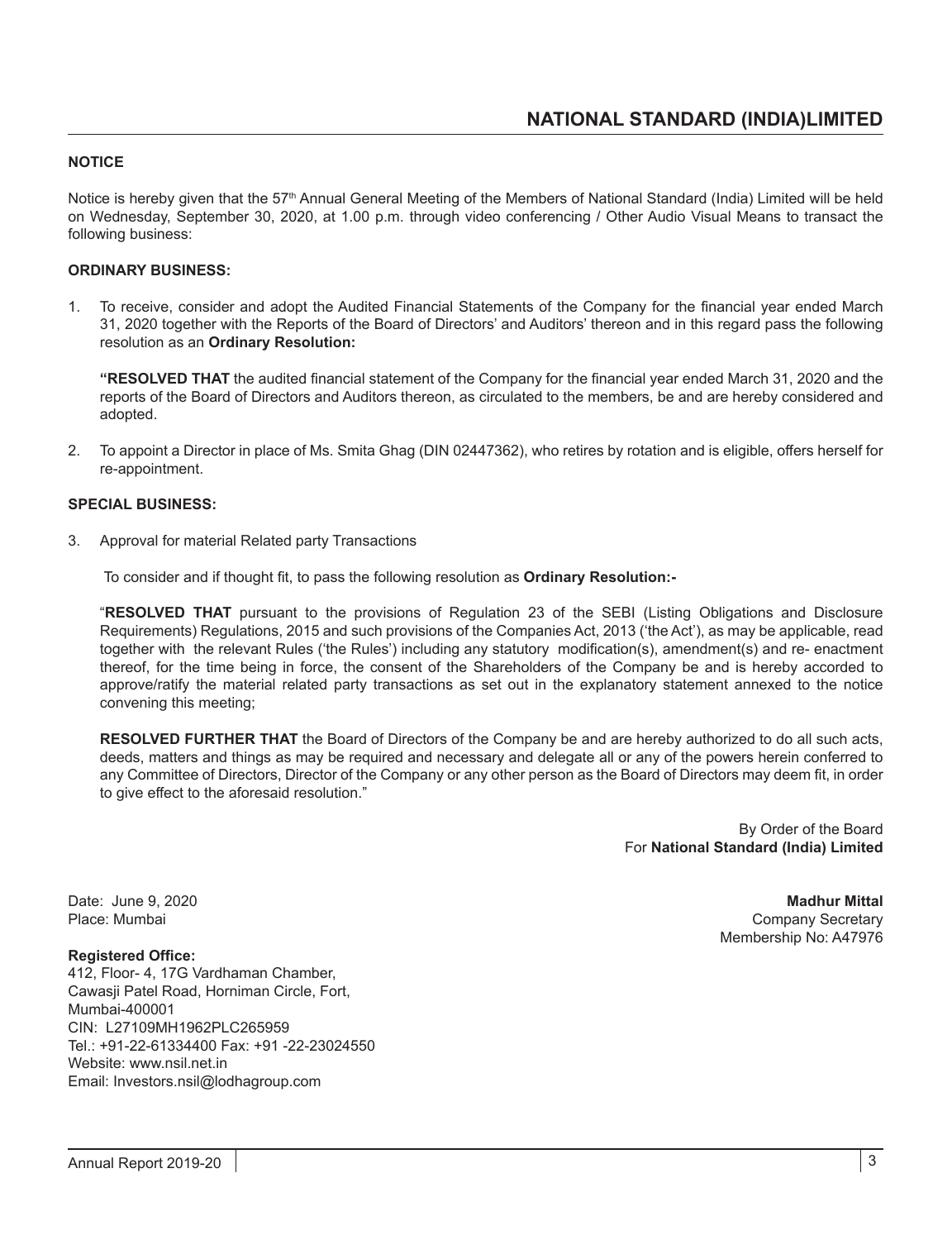#### **NOTES:**

- 1) Considering the present Covid-19 pandemic, the Ministry of Corporate Affairs ("MCA") has vide its circular dated May 5, 2020 read together with circulars dated April 8, 2020 and April 13, 2020 (collectively referred to as "MCA Circulars") and Circular No. SEBI/HO/CFD/CMD1/CIR/P/2020/79 dated May 12, 2020 issued by the Securities and Exchange Board of India ("SEBI Circular") permitted convening the Annual General Meeting ("AGM" / "Meeting") through Video Conferencing ("VC") or Other Audio Visual Means ("OAVM"), without the physical presence of the members at a common venue. In accordance with the MCA Circulars, provisions of the Companies Act, 2013 ('the Act') and the Securities and Exchange Board of India (Listing Obligations and Disclosure Requirements) Regulations, 2015 ("SEBI Listing Regulations"), the AGM of the Company is being held through VC / OAVM. The deemed venue for the AGM shall be the Corporate Office of the Company at 10th Floor, Lodha Excelus, N.M. Joshi Marg, Mahalaxmi, Mumbai 400011. Pursuant to MCA Circulars and SEBI Circulars, this annual report is being sent by email only.
- 2) Generally, a member entitled to attend and vote at the meeting is entitled to appoint a proxy to attend and vote on a poll instead of himself/herself and the proxy need not be a member of the Company. Since this AGM is being held through VC / OAVM pursuant to the MCA Circulars, physical attendance of members has been dispensed with. Accordingly, the facility for appointment of proxies by the members will not be available for the AGM and hence the Proxy Form and Attendance Slip are not annexed hereto. However, the Body Corporates are entitled to appoint authorised representatives to attend the AGM through VC/OAVM and participate thereat and cast their votes through e-voting. The resolution authorising for the aforesaid shall be sent to the Company at investors.nsil@lodhagroup.com with a copy marked to cs.shravangupta@ gmail.com, a scrutiniser and NSD at evoting@nsdl.co.in
- 3) The Members can join the AGM in the VC/OAVM mode 15 minutes before and after the scheduled time of the commencement of the Meeting by following the procedure mentioned in the Notice. The facility of participation at the AGM through VC/OAVM will be made available for 1,000 members on first come first served basis. This will not include large Shareholders (Shareholders holding 2% or more shareholding), Promoters, Institutional Investors, Directors, Key Managerial Personnel, the Chairpersons of the Audit Committee, Nomination and Remuneration Committee and Stakeholders Relationship Committee, Auditors etc. who are allowed to attend the AGM without restriction on account of first come first served basis.
- 4) The attendance of the Members attending the AGM through VC/OAVM will be counted for the purpose of reckoning the quorum under Section 103 of the Companies Act, 2013.
- 5) Since the AGM will be held through VC/ OAVM, the route map of the venue of the Meeting is not annexed hereto.
- 6) In line with the MCA Circulars, the Notice calling the AGM has been uploaded on the website of the Company at www.nsil. net.in. The Notice may also be accessed from the websites of the Stock Exchanges i.e. BSE Limited at www.bseindia. com and the AGM Notice is also available on the website of NSDL (agency for providing the Remote e-Voting facility) i.e. www.evoting.nsdl.com.
- 7) Members holding shares in physical form in multiple folios in identical names or joint holding in the same order of names are requested to write to the Company's Registrar and Share Transfer agent, CB Management Services (P) Limited, P-22, Bondel Road, Kolkata-700 019 (R&T agent), Tel No.: +91 33 4011 6278, email ID: rta@cbmsl.com ("R&T Agent") enclosing their original share certificate to enable them to consolidate the holdings into one folio.
- 8) The Register of Directors and Key Managerial Personnel and their shareholding maintained under Section 170 of the Act, the Register of Contracts or Arrangements in which the directors are interested, maintained under Section 189 of the Act, and the relevant documents referred to in the Notice will be available electronically for inspection by the members during the AGM.
- 9) All documents referred to in the Notice will also be available electronically for inspection without any fee by the members from the date of circulation of this Notice up to the date of AGM. Members seeking to inspect such documents can send an email to investors.nsil@lodhagroup.com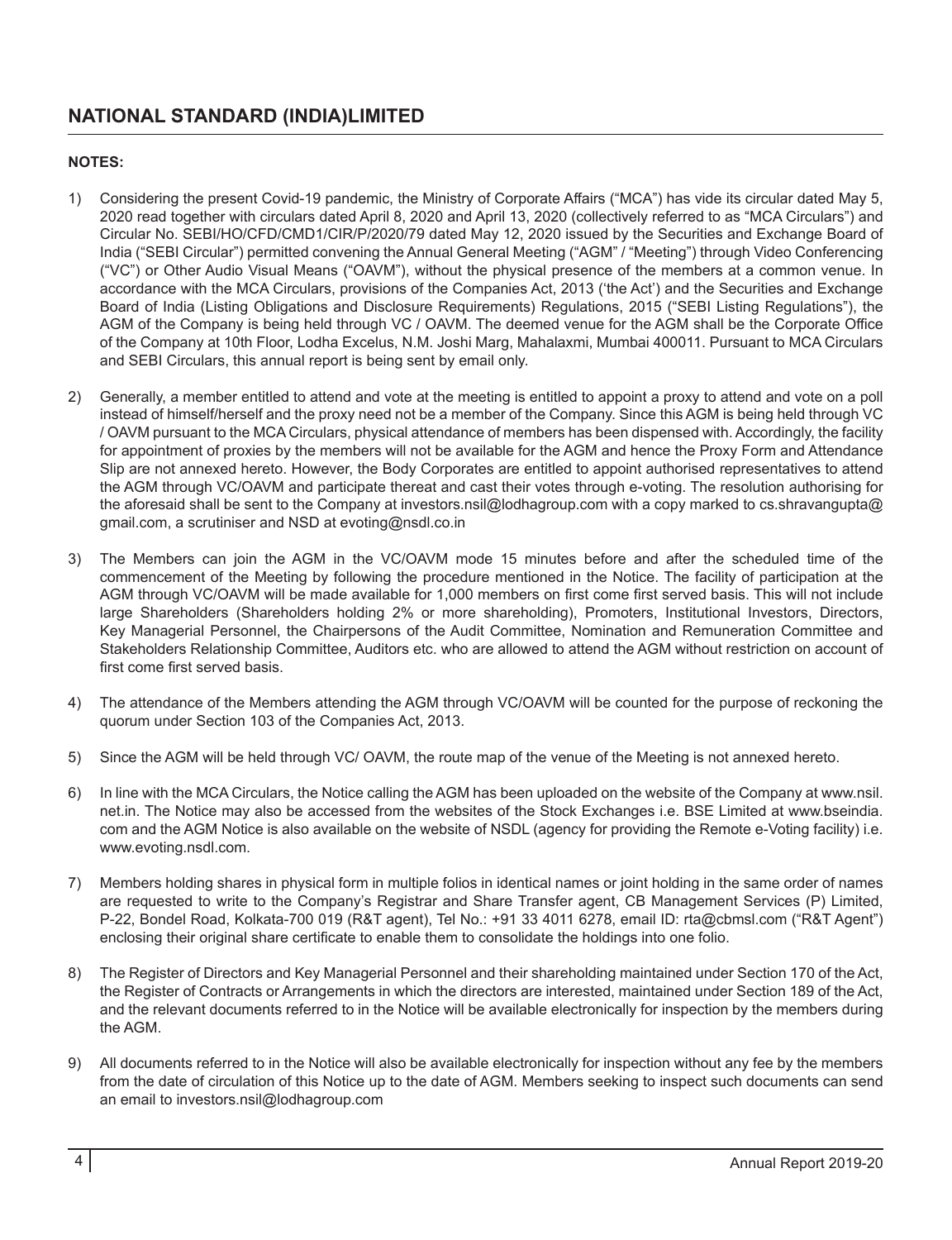- 10) In terms of Rule 18 of the Companies (Management and Administration) Rules, 2014, the Company may give notice through electronic mode addressing to the person entitled to receive such e-mail as per the records of the Company or as provided by the depository, provided that the Company shall provide an advance opportunity atleast once in a financial year, to the member to register his e-mail address and changes therein and such request may be made by only those members who have not got their email ID recorded or to update a fresh email ID and not from the members whose e-mail IDs are already registered. In view of the above, the Company hereby request the members who have not updated their email IDs to update the same with their respective Depository Participant(s) or the **CB Management Services (P) Limited**, the Registrar and Transfer Agent of the Company. Further, the members holding shares in electronic mode are requested to keep their email addresses updated with the Depository Participants. Members holding shares in the physical mode are also requested to update their email addresses by writing to the Registrar and Transfer Agent of the Company quoting their folio number(s).
- 11) Members holding shares in dematerialized form are requested to intimate all changes pertaining to their bank details, National Electronic Clearing Service (NECS) and Electronic Clearing Service (ECS) mandates, nominations, power of attorney, change of address, change of name, e-mail address, contact numbers, etc., to their Depository Participant (DP). Changes intimated to the DP will then be automatically reflected in the Company's record which will help the Company and the Company's R&T Agent to provide efficient and better services. Members holding shares in physical form are requested to intimate such changes either to the Company or to the Company's R&T Agent.
- 12) The Securities and Exchange Board of India (SEBI) has mandated submission of Permanent Account Number (PAN) by every participant in the securities market. Members holding shares in demat form are, therefore, requested to submit PAN details to the Depository Participants with whom they are maintaining their demat accounts. Members holding shares in physical form can submit their PAN details to R&T Agent of the Company.
- 13) Members who would like to express their views or ask questions during the meeting will be required to register themselves as speaker by sending e-mail to the Company Secretary at investors.nsil@lodhagroup.com from their registered e-mail address, mentioning their name, DP ID and Client ID / folio number and mobile number. Only those Members who have registered themselves as speaker by 10.30 a.m. on Monday, 28<sup>th</sup> September, 2020 will be able to speak at the meeting. Further, Members who would like to have their questions / queries responded to during the AGM are requested to send such questions / queries in advance within the aforesaid date and time, by following similar process as stated above.
- 14) Members holding shares of the Company as on Wednesday, September 23, 2020 (cut-off date), shall be entitled to vote by e-voting and at the Meeting of the Company. A person who is not a member as on the cut-off date should treat this notice for information purpose only.
- 15) A Statement pursuant to Section 102 (1) of the Companies Act, 2013 ("the Act"), relating to the Special Business to be transacted at the Meeting is annexed hereto.
- 16) In terms of Section 152 of the Act, Ms. Smita Ghag, retires by rotation at the Meeting and being eligible, offers herself for re-appointment. The Nomination and Remuneration Committee of the Board and the Board of Directors of the Company has recommended her re-appointment.
- 17) The additional information in respect of re-appointment of Ms. Smita Ghag as Director, liable to retire by rotation, pursuant to the provisions of Securities and Exchange Board of India (Listing Obligations and Disclosure Requirements) Regulations, 2015 and the Secretarial Standard on General Meetings, are provided as Annexure 1 to the Explanatory Statement.
- 18) Ms. Smita Ghag is interested in the Ordinary Business as set out at Item No. 2 of the Notice with respect to her reappointment. The relatives of Ms. Smita Ghag may also be deemed to be interested in the said Resolution to the extent of their shareholding interest, if any, in the Company. Save and except the above, none of the Directors / Key Managerial Personnel of the Company / their Relatives are, in any way, concerned or interested, financially or otherwise, in the Ordinary Resolution set out under Item No. 2.
- 19) The Company is providing facility for voting by electronic means (e-voting) through an electronic voting system which will include remote e-voting as prescribed by the Companies (Management and Administration) Rules, 2014 as presently in force and the business set out in the Notice will be transacted through such voting. Information and instructions including details of User ID and password relating to such e-voting are provided as follows: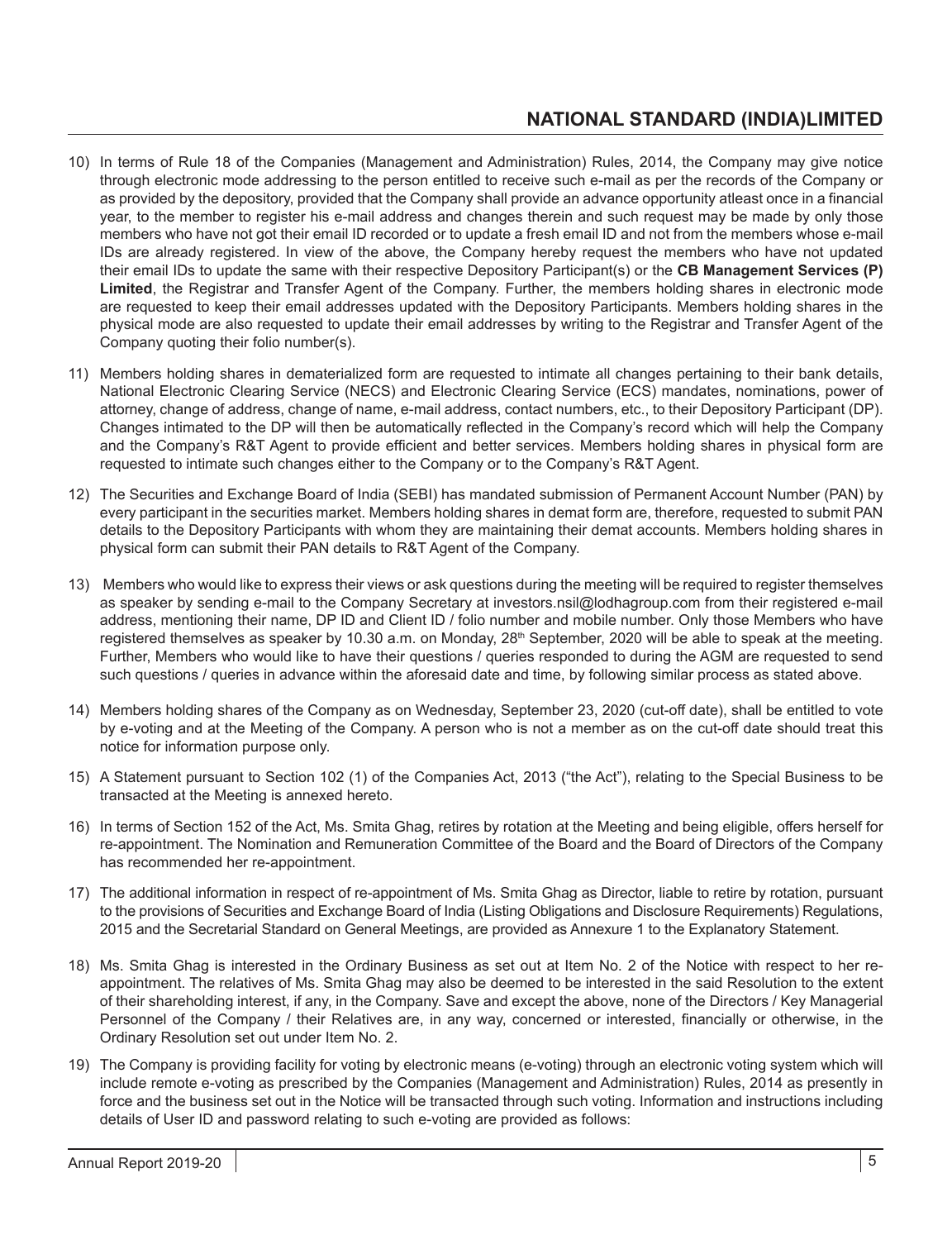- a. Pursuant to the provisions of Section 108 of the Companies Act, 2013 read with Rule 20 of the Companies (Management and Administration) Rules, 2014 (as amended) and Regulation 44 of SEBI (Listing Obligations & Disclosure Requirements) Regulations 2015 (as amended), and the MCA Circulars, the Company is providing facility of remote e-voting to its Members in respect of the business to be transacted at the AGM. For this purpose, the Company has entered into an agreement with National Securities Depository Limited (NSDL) for facilitating voting through electronic means, as the authorized agency. The facility of casting votes by a member using remote e-voting system as well as venue voting on the date of the AGM will be provided by NSDL.
- b. Any person, who acquires shares of the Company and becomes member of the Company after the dispatch of the notice and holding shares as of the cut-off date i.e., Wednesday, September 23, 2020 may obtain their login ID and password by sending a request at evoting@nsdl.co.in However, if you are already registered with NSDL for remote e-voting then you can use your existing user ID and password for casting your vote.
- c. The voting rights of the members shall be in proportion to the number of equity shares held by them as on the cut-off date Wednesday, September 23, 2020.
- d. A person, whose name is recorded in the Register of Members or in the Register of Beneficial Owners maintained by the depositories as on the cut-off date i.e. Wednesday, September 23, 2020 only shall be entitled to avail the facility of remote e-voting as well as e-voting at the AGM.
- e. The remote e-voting period commences on Sunday, September 27, 2020 (9:00 am) and ends on Tuesday, September 29, 2020 (5:00 pm). During this period the members' of the Company, holding shares either in physical form or in dematerialized form, as on the cut-off date i.e. Wednesday, September 23, 2020, may cast their vote by remote e-voting. The remote e-voting module shall be forthwith blocked by NSDL for voting thereafter. Once the vote on a resolution is cast by the member, the member shall not be allowed to change it subsequently or vote again.
- f. You can also update your mobile number and e-mail ID in the user profile details of the folio which may be used for sending future communication(s).
- g. The Company has appointed Shravan A Gupta & Associates, Practising Company Secretary (PCS No. 9990), as the scrutinizer (the 'Scrutinizer') for scruntizing the remote e-voting process as well as voting at the AGM in a fair and transparent manner.
- h. The Members present in the AGM through VC / OAVM facility and have not cast their vote on the Resolutions through remote e-voting, and are otherwise not barred from doing so, shall be eligible to vote through e-voting system during the AGM and e-voting will be opened for 15 minutes after the close of AGM.
- i. The Members who have cast their vote by remote e-voting prior to the AGM may also attend/ participate in the AGM through VC / OAVM but shall not be entitled to cast their vote again.
- j. The Scrutiniser will submit their report to the Chairman or any person authorised by him after completion of the scrutiny and the results of voting will be announced after the AGM of the Company. Subject to receipt of requisite number of votes, the resolutions shall be deemed to be passed on the date of the AGM.
- k. The results declared along with the report of the Scrutinizer will be placed on the website of the Company www.nsil. net.in and on the website of the NSDL immediately after the declaration of result by the Chairperson or a person authorized by her in writing. The results will also be immediately forwarded to the stock exchanges (BSE Limited and The Calcutta Stock Exchange Limited).
- l. The information and instructions including details of User ID and Password relating to such remote e-voting, e-voting at AGM and attending the AGM through VC/OAVM are as under: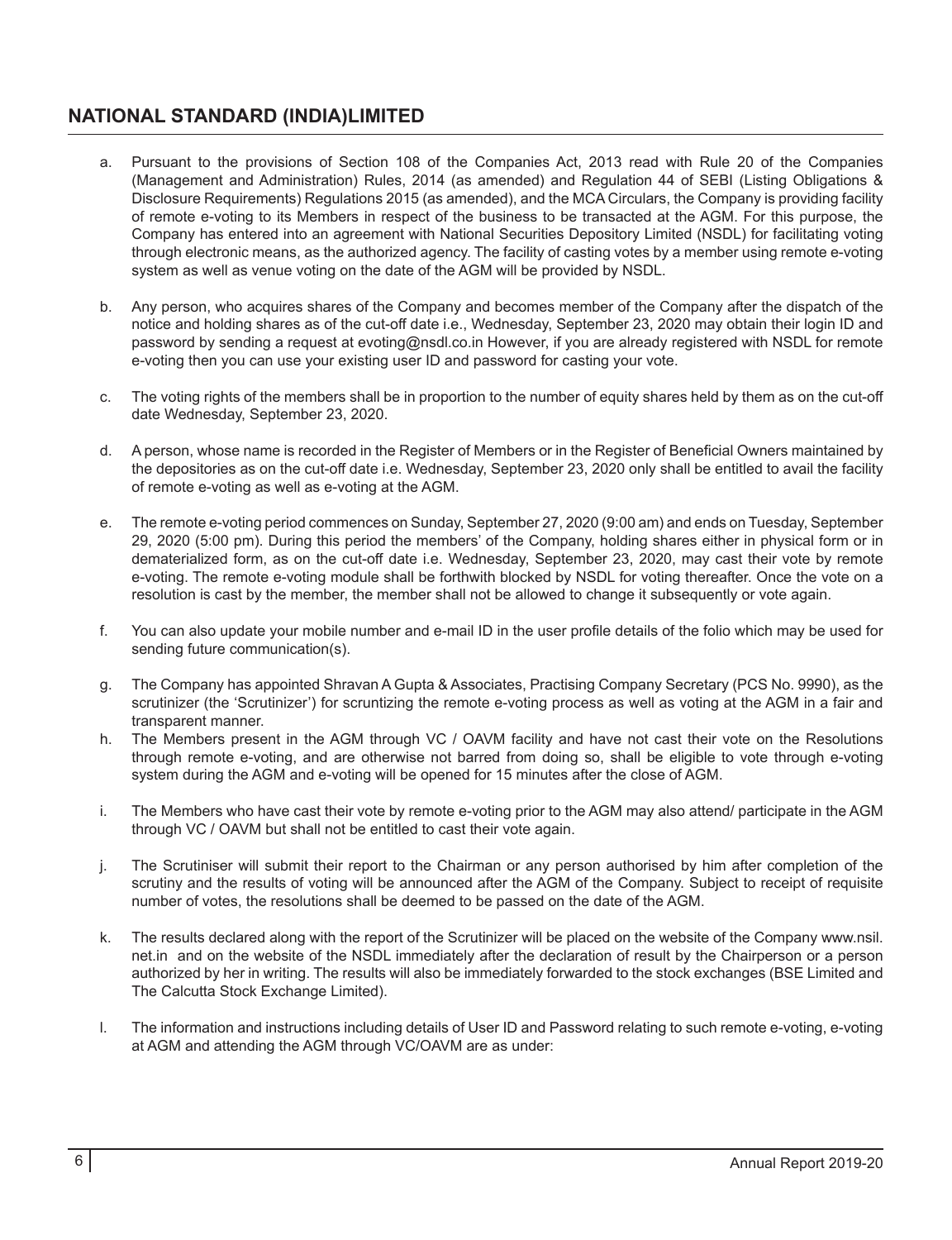#### **THE INSTRUCTIONS FOR MEMBERS FOR REMOTE E-VOTING ARE AS UNDER:-**

#### **How do I vote electronically using NSDL e-Voting system?**

*The way to vote electronically on NSDL e-Voting system consists of "Two Steps" which are mentioned below:*

#### **Step 1: Log-in to NSDL e-Voting system at https://www.evoting.nsdl.com/ Step 2: Cast your vote electronically on NSDL e-Voting system.**

**Details on Step 1 is mentioned below:**

#### **How to Log-in to NSDL e-Voting website?**

- 1. Visit the e-Voting website of NSDL. Open web browser by typing the following URL: https://www.evoting.nsdl.com/ either on a Personal Computer or on a mobile.
- 2. Once the home page of e-Voting system is launched, click on the icon "Login" which is available under 'Shareholders' section.
- 3. A new screen will open. You will have to enter your User ID, your Password and a Verification Code as shown on the screen.

Alternatively, if you are registered for NSDL eservices i.e. IDEAS, you can log-in at https://eservices.nsdl.com/ with your existing IDEAS login. Once you log-in to NSDL eservices after using your log-in credentials, click on e-Voting and you can proceed to Step 2 i.e. Cast your vote electronically.

4. Your User ID details are given below :

| Manner of holding shares i.e. Demat (NSDL or CDSL)   | Your User ID is:                                            |
|------------------------------------------------------|-------------------------------------------------------------|
| or Physical                                          |                                                             |
| a) For Members who hold shares in demat account with | 8 Character DP ID followed by 8 Digit Client ID             |
| NSDL.                                                | For example if your DP ID is IN300*** and Client ID is      |
|                                                      | 12****** then your user ID is IN300***12******.             |
| b) For Members who hold shares in demat account with | 16 Digit Beneficiary ID                                     |
| CDSL.                                                | For example if your Beneficiary ID is 12************** then |
|                                                      | your user ID is 12**************                            |
| c) For Members holding shares in Physical Form.      | EVEN Number followed by Folio Number registered with        |
|                                                      | the company                                                 |
|                                                      | For example if folio number is 001*** and EVEN is 101456    |
|                                                      | then user ID is 101456001***                                |

5. Your password details are given below:

- a) If you are already registered for e-Voting, then you can user your existing password to login and cast your vote.
- b) If you are using NSDL e-Voting system for the first time, you will need to retrieve the 'initial password' which was communicated to you. Once you retrieve your 'initial password', you need to enter the 'initial password' and the system will force you to change your password.
- c) How to retrieve your 'initial password'?
	- (i) If your email ID is registered in your demat account or with the company, your 'initial password' is communicated to you on your email ID. Trace the email sent to you from NSDL from your mailbox. Open the email and open the attachment i.e. a .pdf file. Open the .pdf file. The password to open the .pdf file is your 8 digit client ID for NSDL account, last 8 digits of client ID for CDSL account or folio number for shares held in physical form. The .pdf file contains your 'User ID' and your 'initial password'.
	- (ii) If your email ID is not registered, please follow steps mentioned below in process for those shareholders whose email ids are not registered